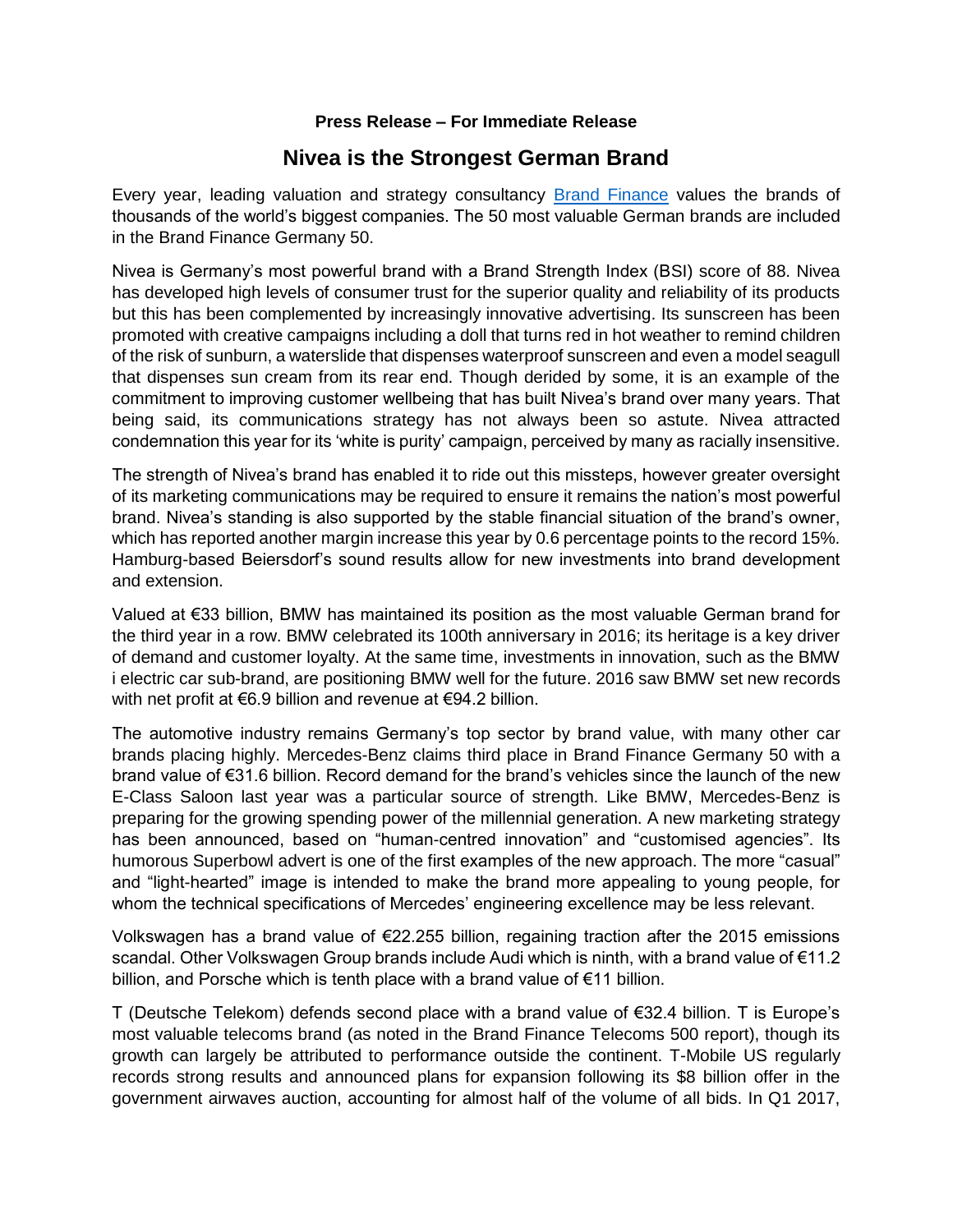new customer acquisitions in the US exceeded market expectations, continuing the rapid growth which saw 4.1 million new subscribers join the network in 2016. T is also reinforcing its brand at home however. It is investing in bringing faster internet connection to 1.4 million German households, and on promotions including creative projects such as the recently launched Lenz App, which reacts to anything magenta, the brand's colour.

With a record brand value decline year on year of 43%, Deutsche Bank must hope that strong financial results for the first three months of 2017 are the first signs of its long-awaited recovery. In serious trouble throughout the fi nancial crisis, Deutsche's brand value has continuously fallen from €11.036 billion in 2013 to €4.402 billion this year.

[View the Brand Finance Germany 50 report here](http://brandfinance.com/knowledge-centre/reports/brand-finance-germany-50-2017/)

## **ENDS**

## **Note to Editors**

For more definitions of key terms, methodology and more stories, please consult the Brand Finance Germany 50 report document.

Brand values are reported in USD. For conversions into local currency, please consult the hover over the 'i' button on the web version of the table and select.

#### **Media Contacts**

| $T: +44(0)2073899400$                                         | Robert Haigh, Marketing & Communications Director<br>M: +44 (0)7762211167 | r.haigh@brandfinance.com       |
|---------------------------------------------------------------|---------------------------------------------------------------------------|--------------------------------|
| $T: +44(0)2073899400$                                         | Konrad Jagodzinski, Senior Communications Manager<br>M: +44 (0)7508304782 | k.jagodzinski@brandfinance.com |
| Joslyn Pannu, Communications Manager<br>$T: +44(0)2073899400$ | M: +44 (0)7885666236                                                      | j.pannu@brandfinance.com       |

#### **About Brand Finance**

[Brand Finance](http://www.brandfinance.com/) is the world's leading brand valuation and strategy consultancy, with offices in over 15 countries. We provide clarity to marketers, brand owners and investors by quantifying the financial value of brands. Drawing on expertise in strategy, branding, market research, visual identity, finance, tax and intellectual property, Brand Finance helps clients make the right decisions to maximise brand and business value and bridges the gap between marketing and finance.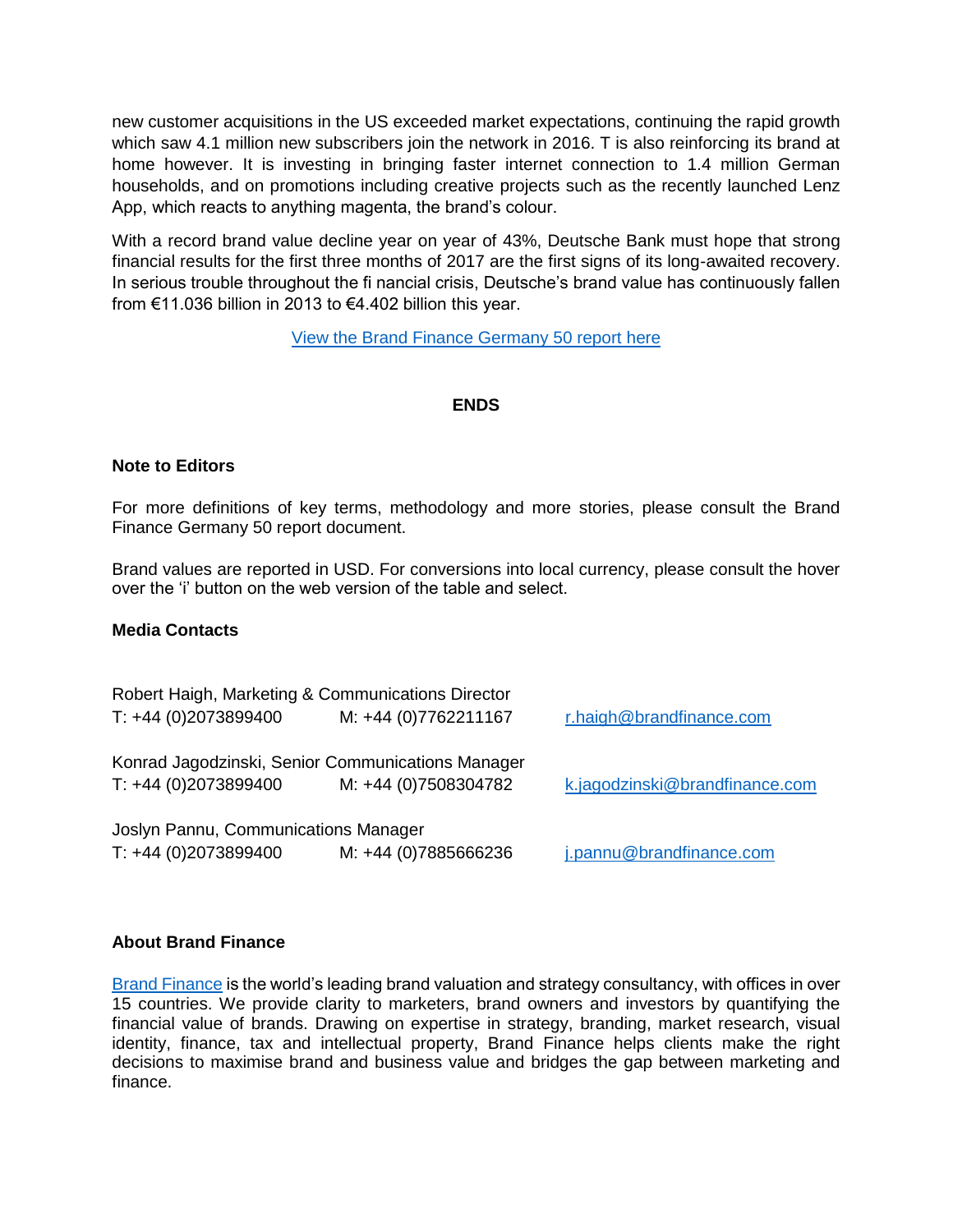# **Methodology**

## *Definition of Brand*

When looking at brands as business assets that can be bought, sold and licensed, a technical definition is required. Brand Finance helped to craft the internationally recognised standard on Brand Valuation, ISO 10668. That defines a brand as "a marketing-related intangible asset including, but not limited to, names, terms, signs, symbols, logos and designs, or a combination of these, intended to identify goods, services or entities, or a combination of these, creating distinctive images and associations in the minds of stakeholders, thereby generating economic benefits/value."

However, a brand makes a contribution to a company beyond that which can be sold to a third party. 'Brand Contribution' refers to the total economic benefit that a business derives from its brand, from volume and price premiums over generic products to cost savings over less wellbranded competitors.

## *Brand Strength*

Brand Strength is the part of our analysis most directly and easily influenced by those responsible for marketing and brand management. In order to determine the strength of a brand we have developed the Brand Strength Index (BSI). We analyse marketing investment, brand equity (the goodwill accumulated with customers, staff and other stakeholders) and finally the impact of those on business performance. Following this analysis, each brand is assigned a BSI score out of 100, which is fed into the brand value calculation. Based on the score, each brand in the league table is assigned a rating between AAA+ and D in a format similar to a credit rating. AAA+ brands are exceptionally strong and well managed while a failing brand would be assigned a D grade.

#### *Approach*

Brand Finance calculates the values of the brands in its league tables using the 'Royalty Relief approach'. This approach involves estimating the likely future sales that are attributable to a brand and calculating a royalty rate that would be charged for the use of the brand, i.e. what the owner would have to pay for the use of the brand, assuming it were not already owned.

The steps in this process are as follows:

1 Calculate brand strength on a scale of 0 to 100 based on a number of attributes such as emotional connection, financial performance and sustainability, among others. This score is known as the Brand Strength Index, and is calculated using brand data from the BrandAsset® Valuator database, the world's largest database of brands, which measures brand equity, consideration and emotional imagery attributes to assess brand personality in a category agnostic manner.

2 Determine the royalty rate range for the respective brand sectors. This is done by reviewing comparable licensing agreements sourced from Brand Finance's extensive database of license agreements and other online databases.

3 Calculate royalty rate. The brand strength score is applied to the royalty rate range to arrive at a royalty rate. For example, if the royalty rate range in a brand's sector is 0-5% and a brand has